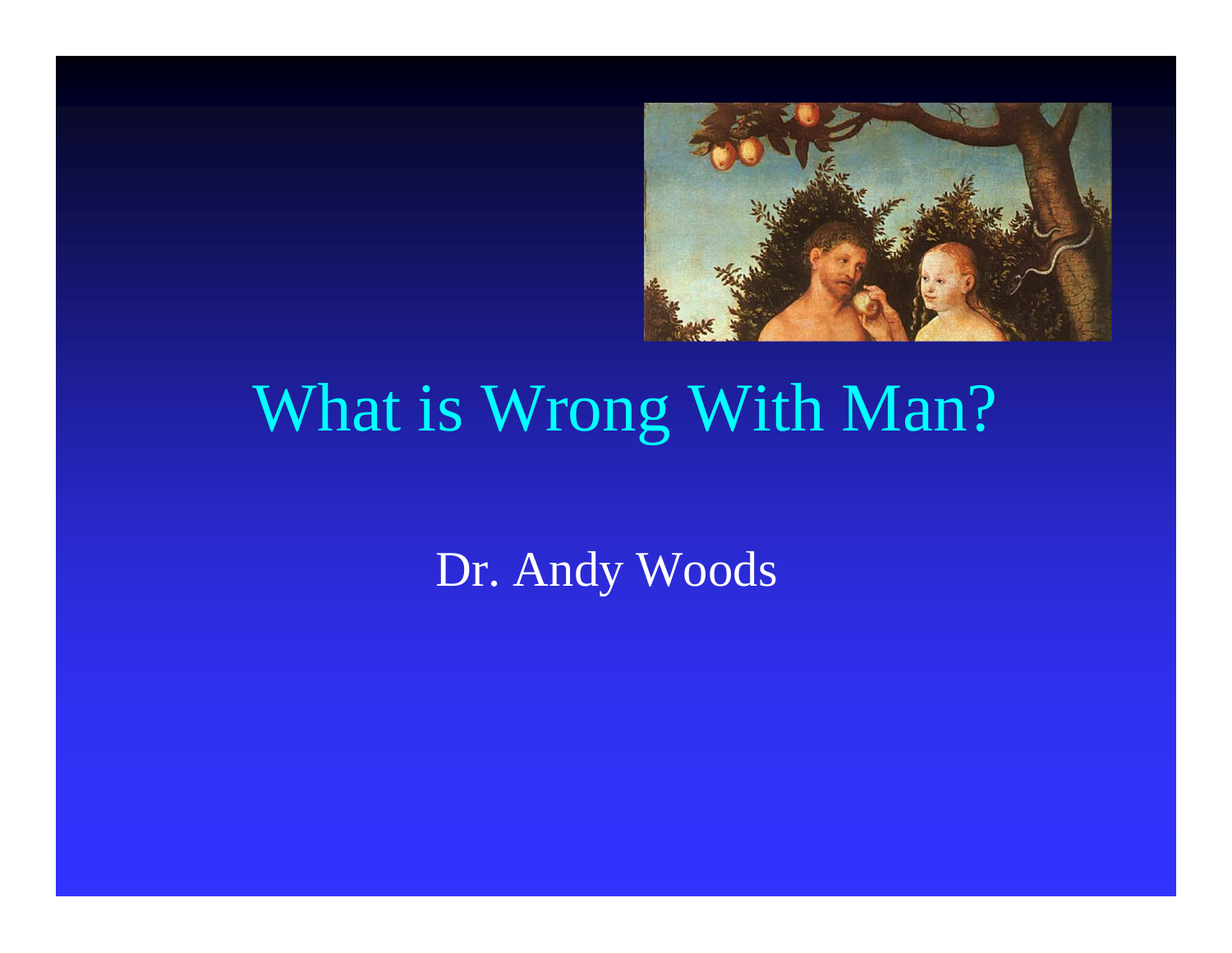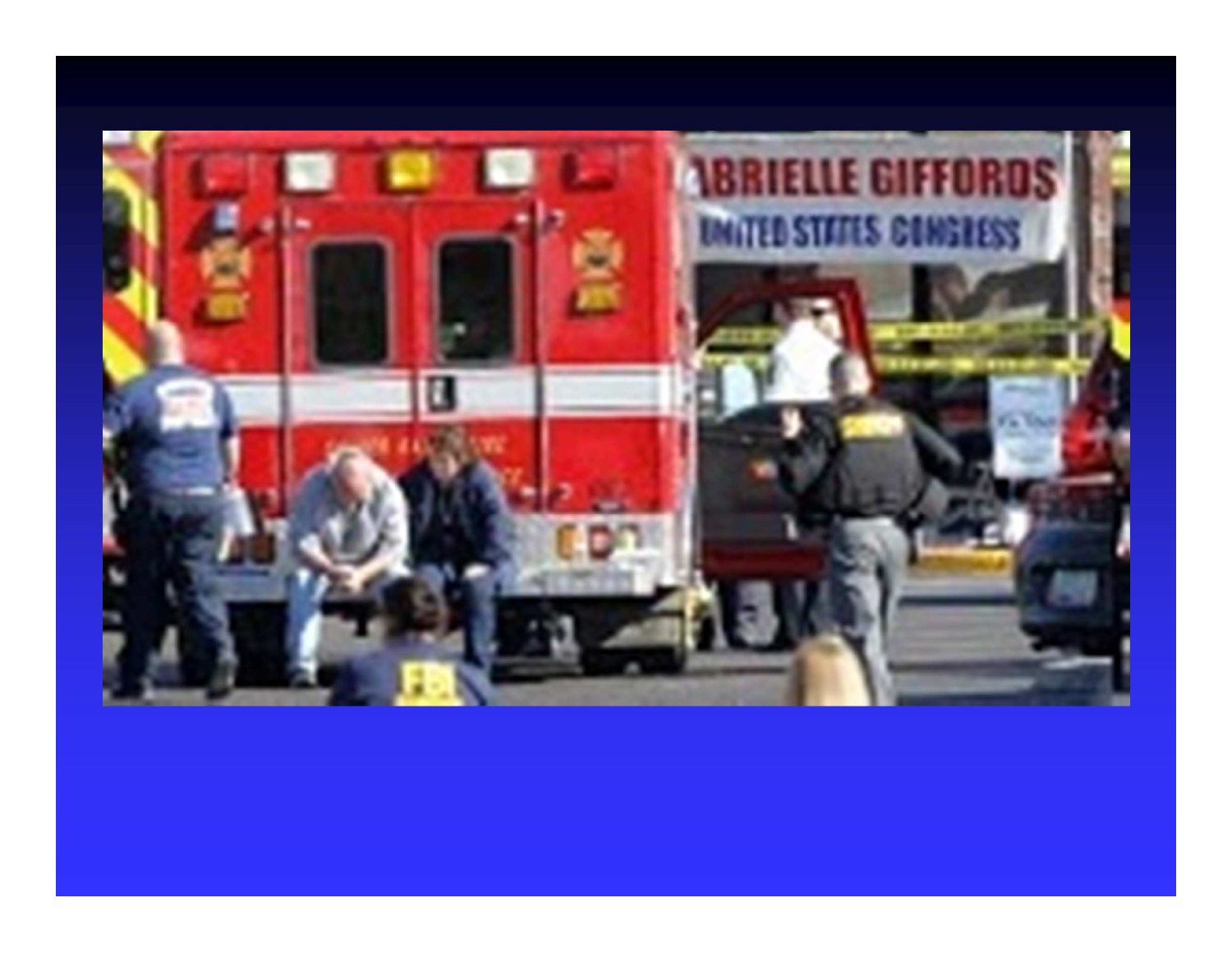#### Jeremiah 17:9



# "The heart is more deceitful than all else And is desperately sick; Who can understand it?"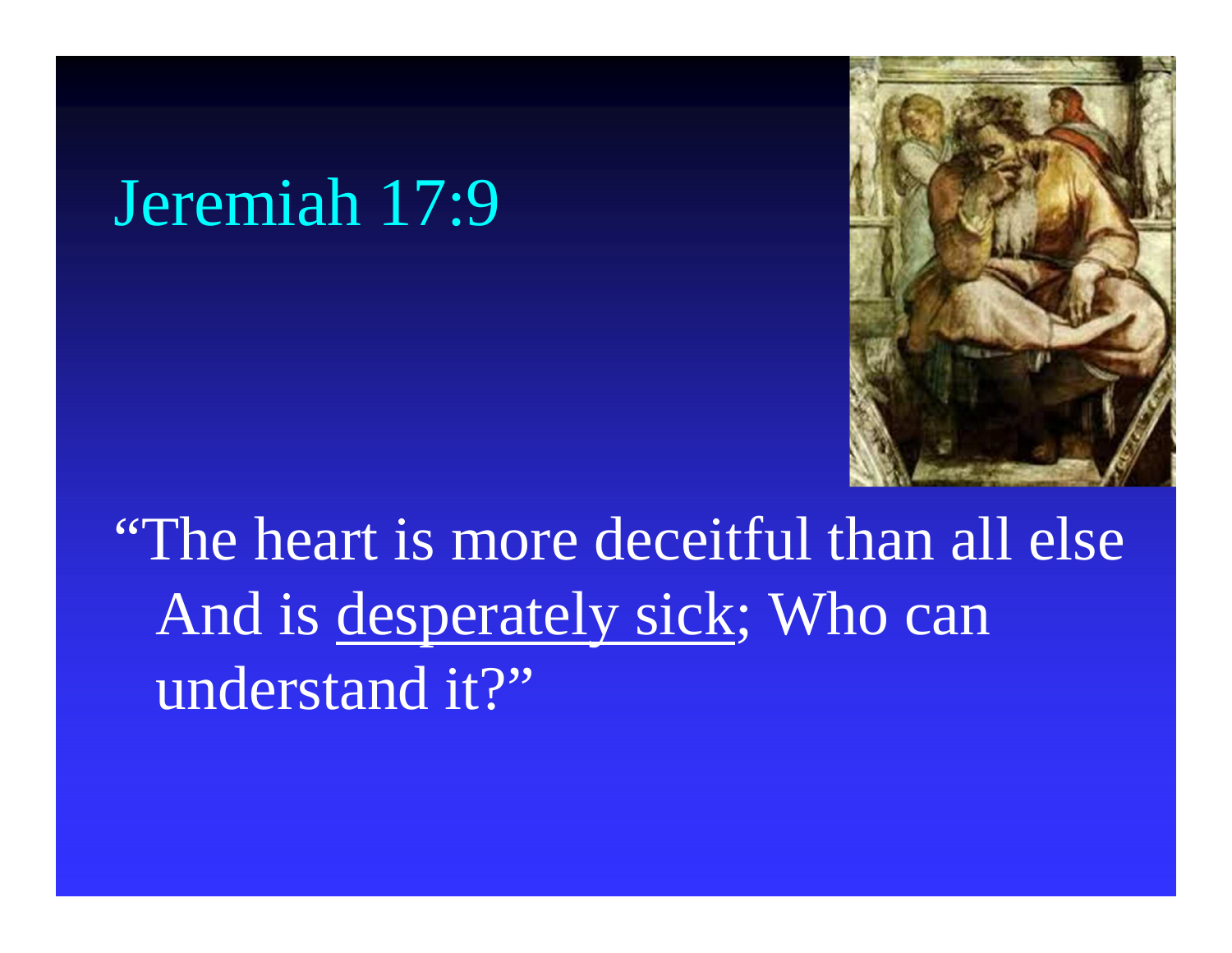## Our Corrupt Nature

- Inherited from Adam (Rom 5:12)
- Received at conception (Ps 51:5)
- At war with God (Rom 8:7-8)

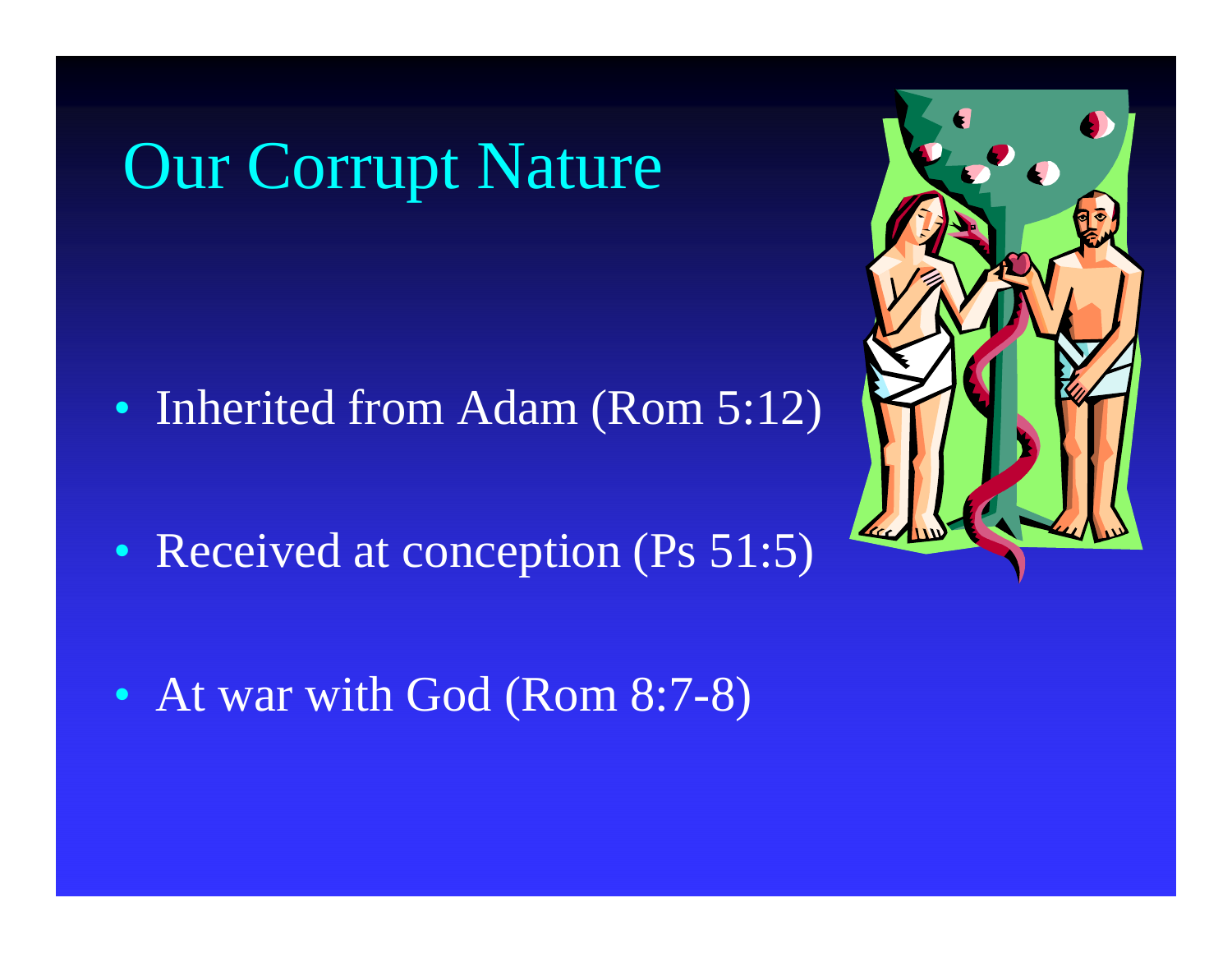## Mark 7:20-23



• "That which proceeds <u>out of</u> the man, that is what defiles the man. For from within, out of the heart of men, proceed the evil thoughts, fornications, thefts, murders, adulteries, deeds of coveting *and* wickedness, *as well as* deceit, sensuality, envy, slander, pride *and*foolishness. All these evil things proceed from within and defile the man."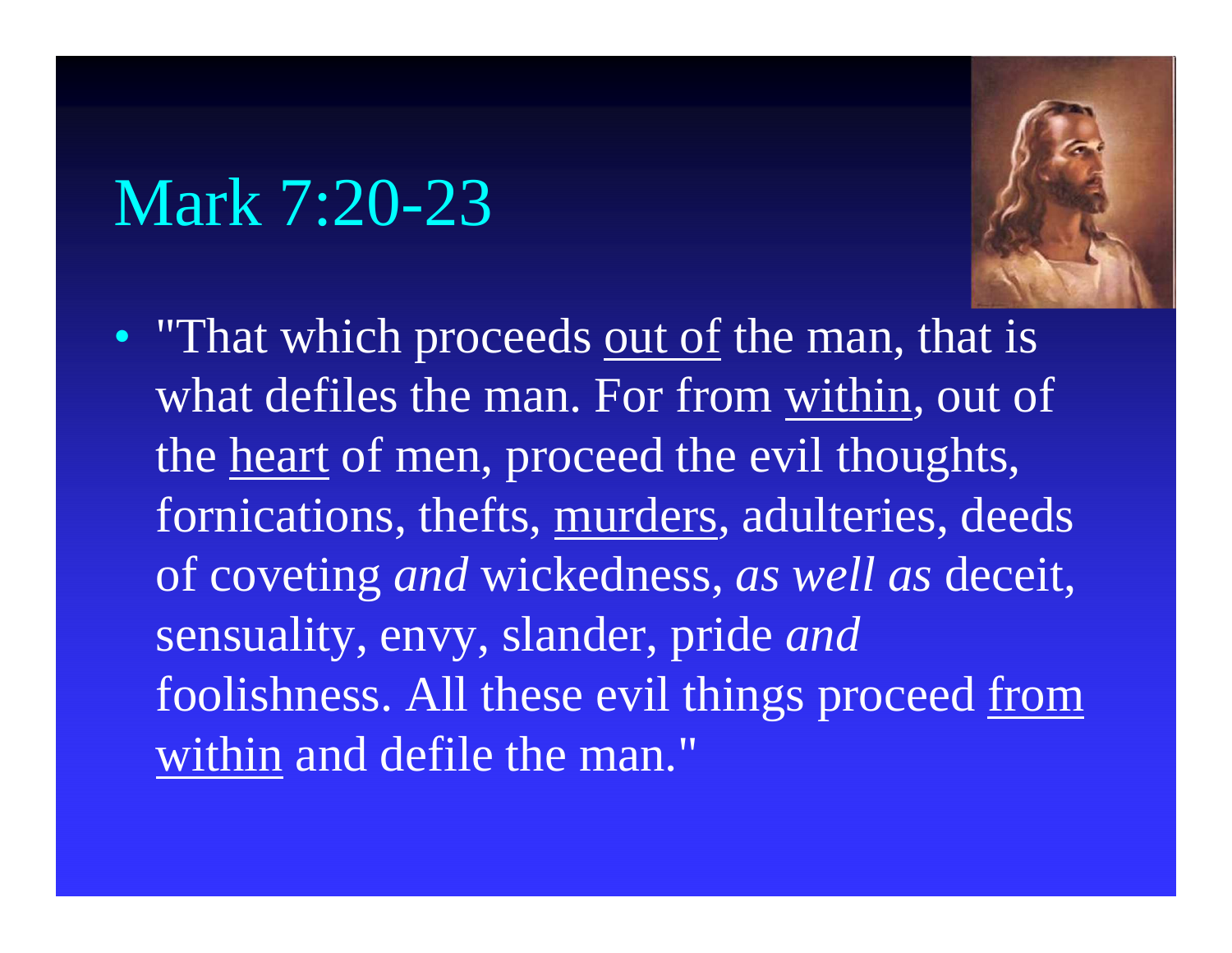#### James 4:1-2



• "What is the source of quarrels and conflicts among you? Is not the source your pleasures that wage war in your members? You lust and do not have; *so* you commit murder. You are envious and cannot obtain; *so* you fight and quarrel..."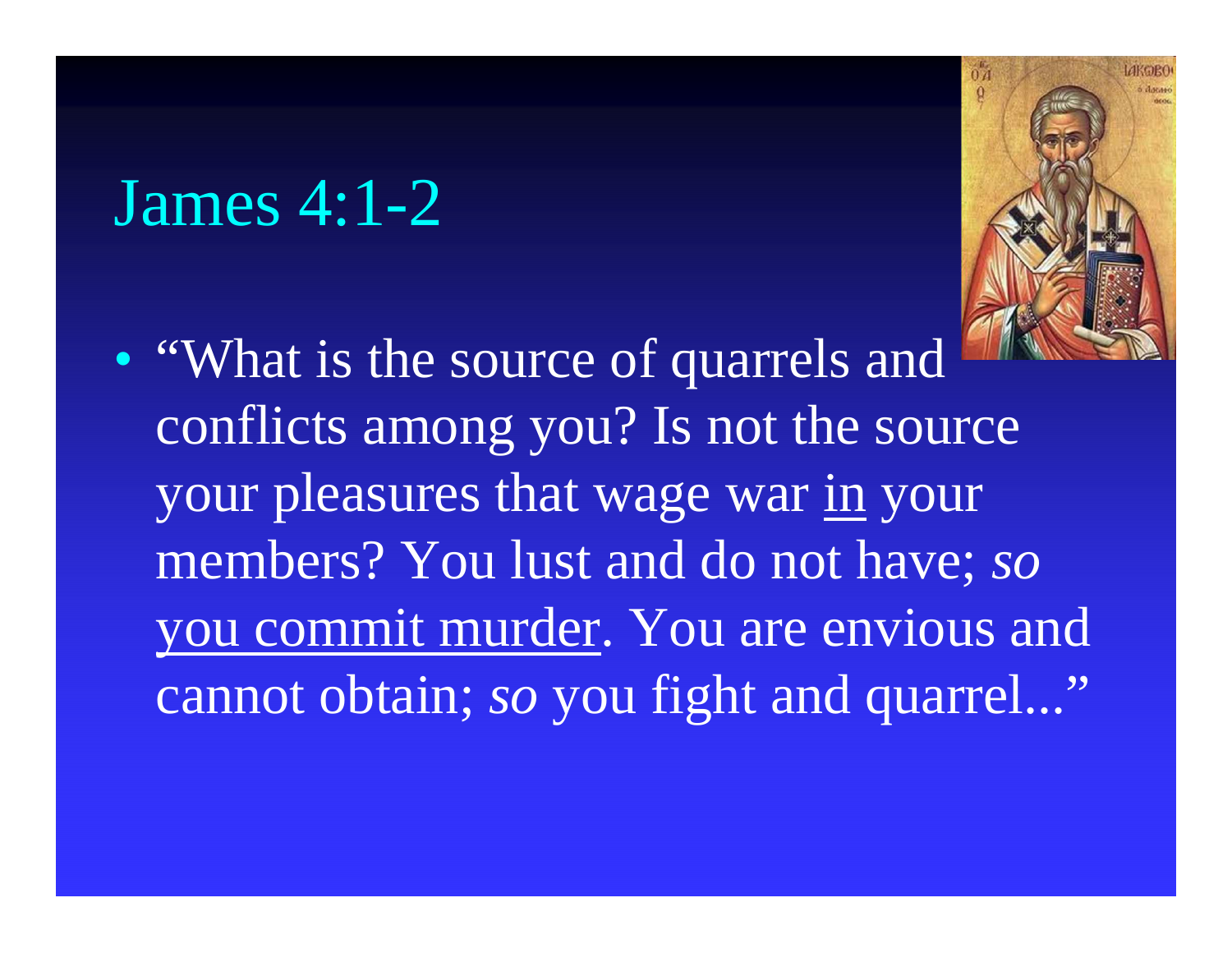#### Genesis 8:21



• The LORD smelled the soothing aroma; and the LORD said to Himself, "I will never again curse the ground on account of man, for the intent of man's heart is evil from his youth; and I will never again destroy every living thing, as I have done.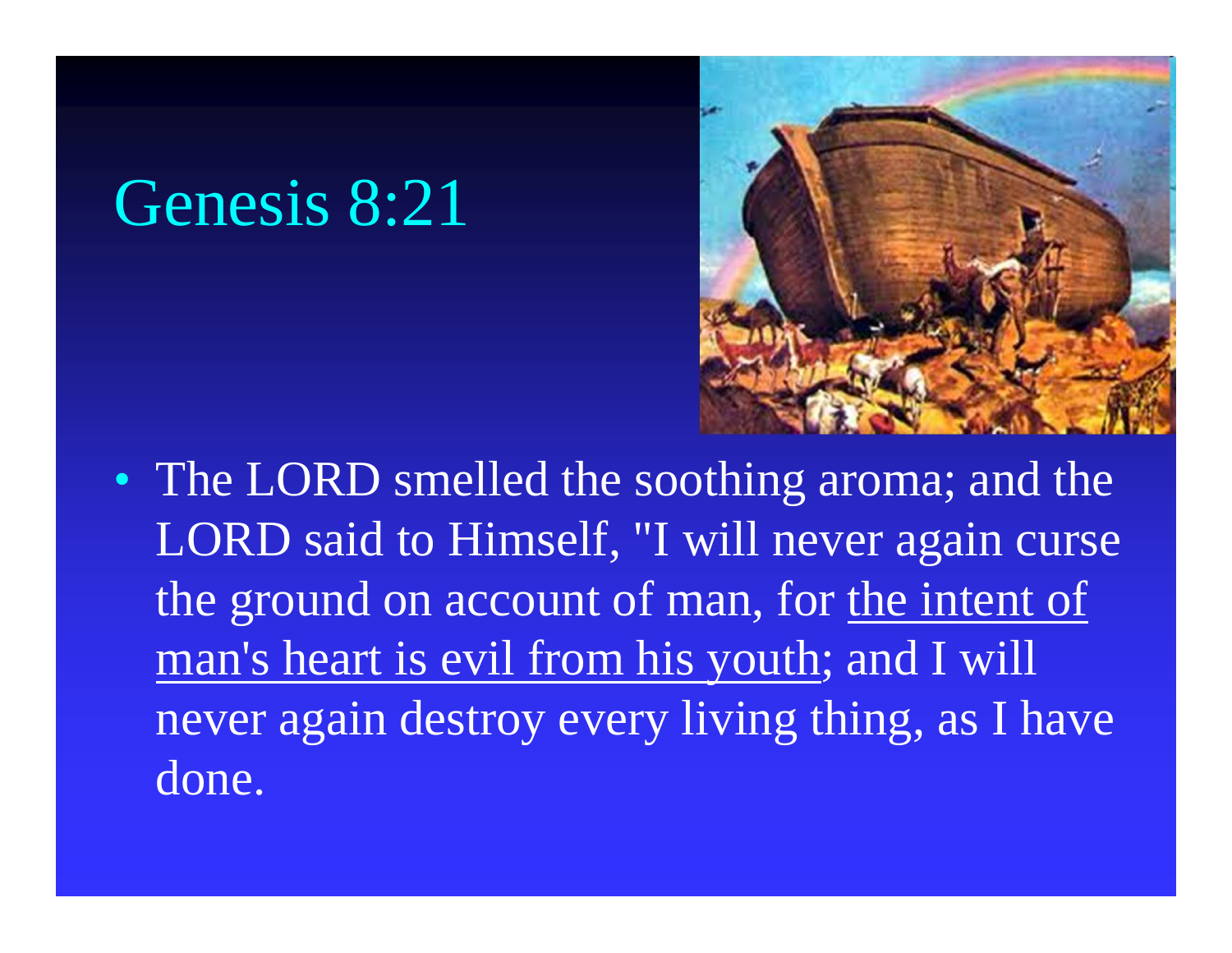# Christ's Millennial Reign



- Begins with believing, mortal, tribulation survivors (Matt 25:31-46)
- Christ ruling from Jerusalem on David's Throne (Isa 2:2-4)
- <u>Perfect environment</u> (Isa 11:6-9; Rev 20:2)
- • Ends with a revolt against God (Zech 14:16-18; Rev 20:7-9)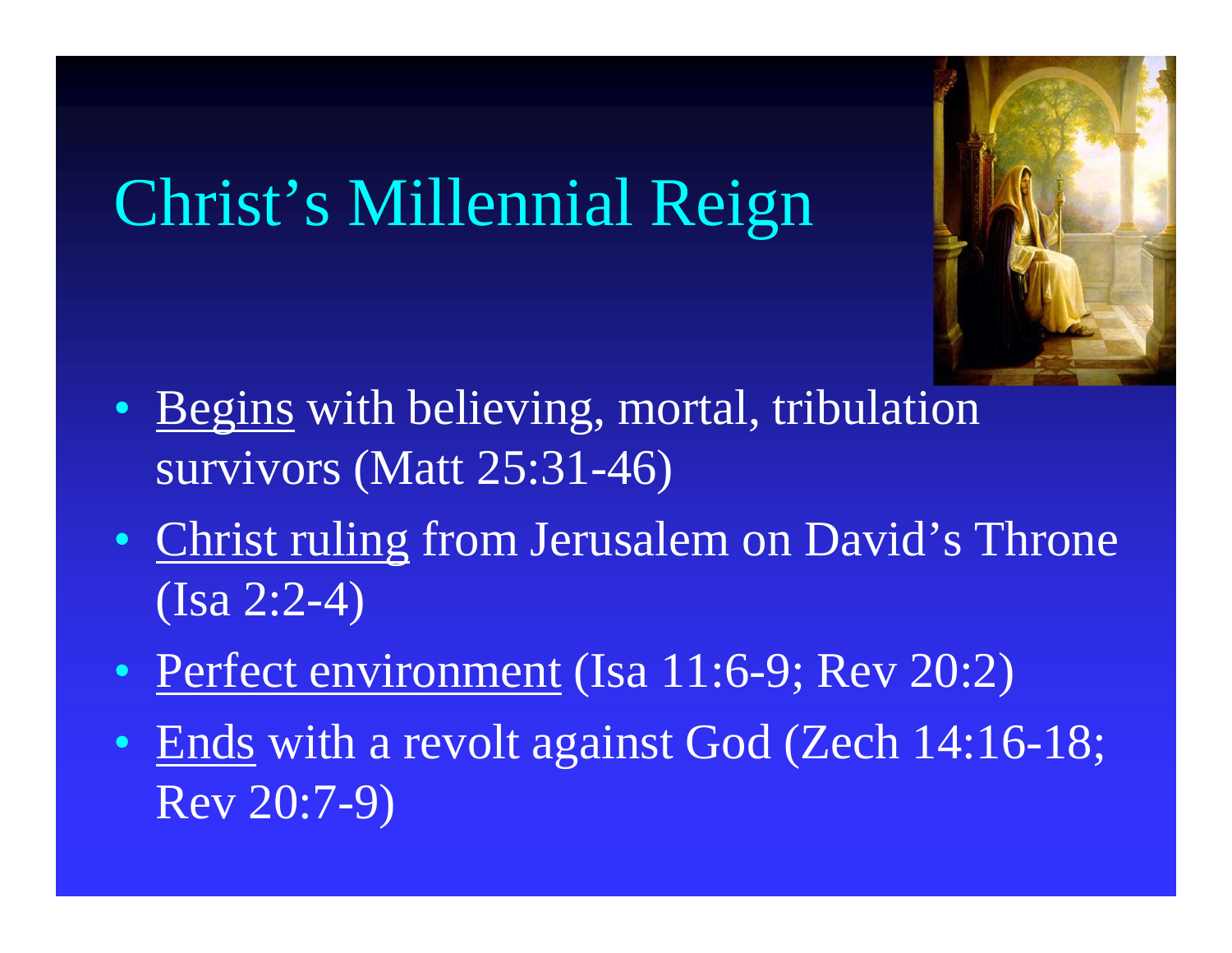## Environmental Problem?

• Poverty? – Great Depression



- Poor education? Nazi Germany
- Social spending? New Deal, Great Society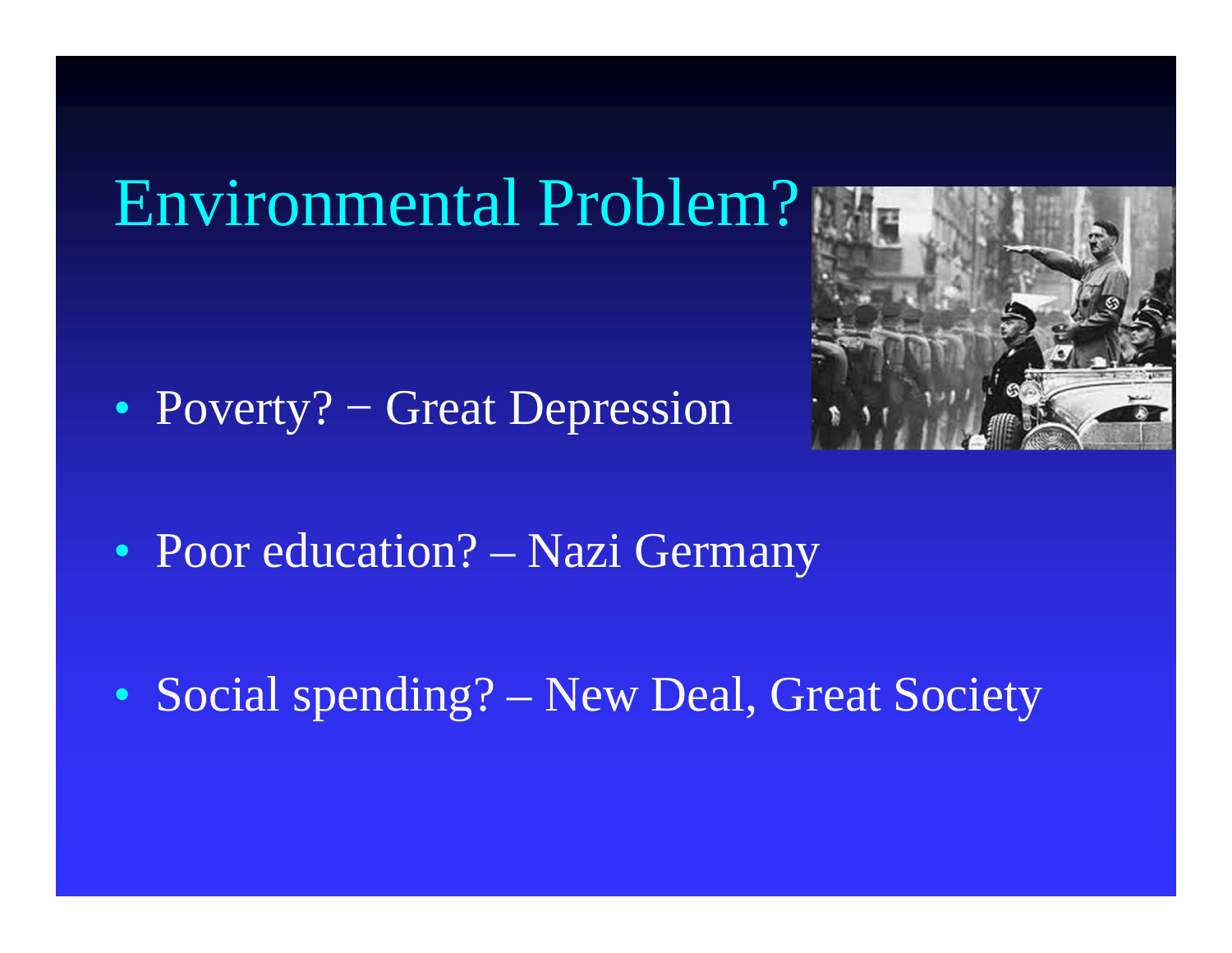#### Internal Transformation

• Trust Christ (John 3:16)

• And receive the:

- New birth (John 3:3-6)
- Holy Spirit (Rom 8:9)
- New nature (2 Pet 1:4)

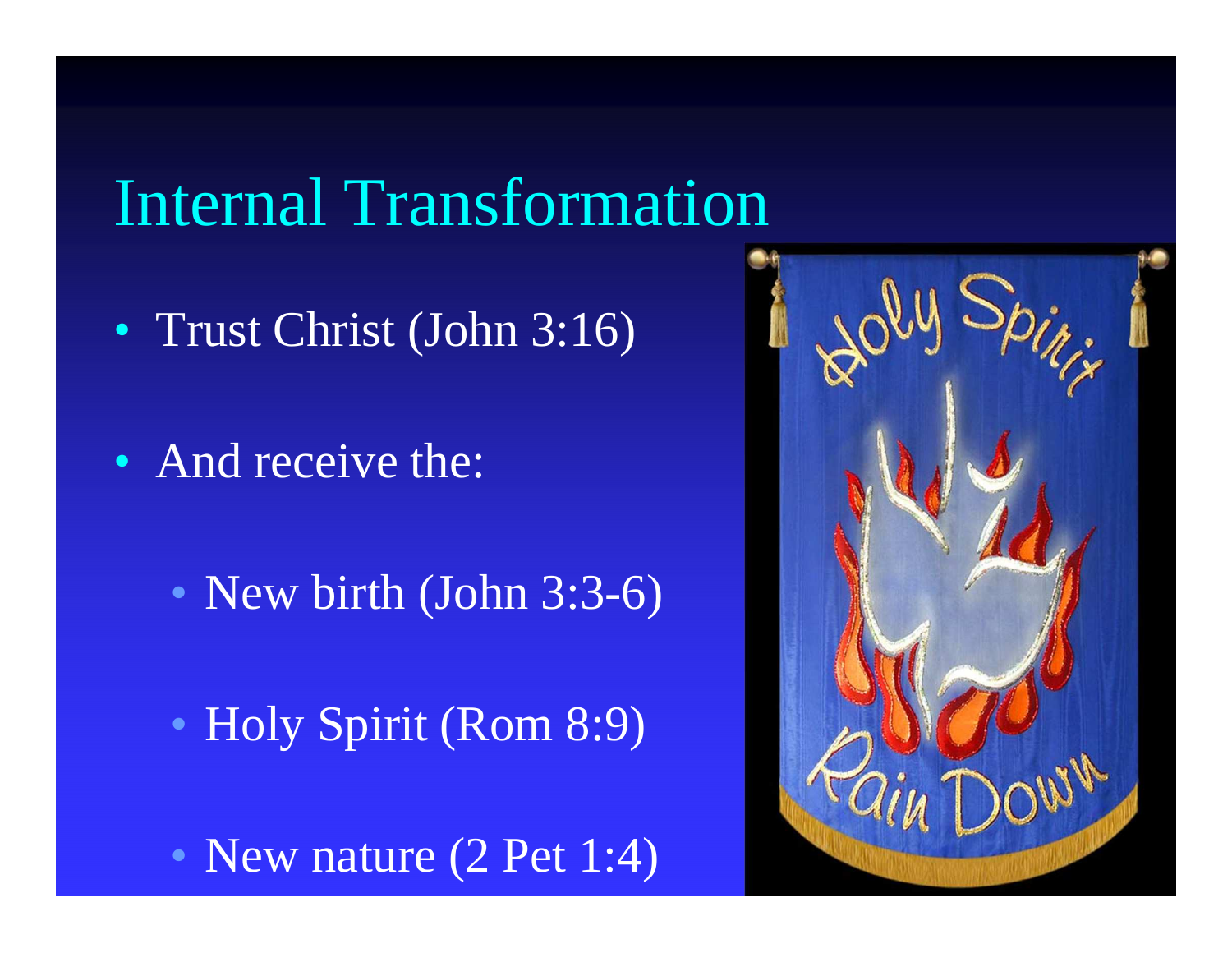### **Robert Winthrop**



• "Men, in a word, must necessarily be controlled either by a power within them or by a power without them; either by the word of God or by the strong arm of man: either by the Bible or by the bayonet."